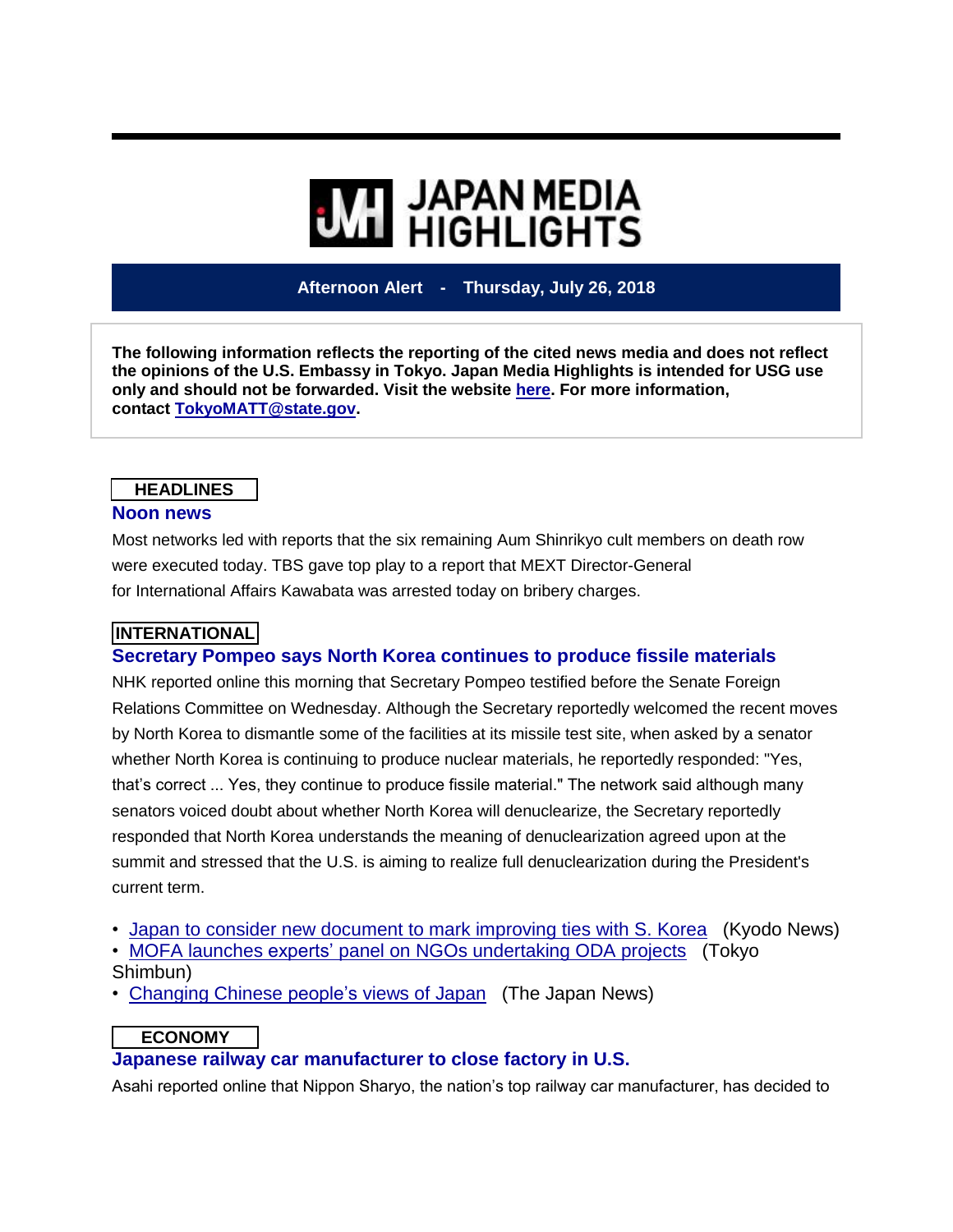close its production line in Illinois in late August primarily because it has not been able to produce 130 high-speed train cars that it had planned to deliver to railway operators in California and three other states. The firm reportedly had no choice but to close its U.S. plant due in part to difficulties in training local workers and the strict rule for all train car components to be produced at home that was imposed by the U.S. government following the economic turmoil caused by the collapse of Lehman Brothers in 2008.

- Major Japanese [companies](https://jmh.usembassy.gov/20180726108980/) set for R&D spending binge (Nikkei Asian Review)
- Japan says no to [high-emission](https://jmh.usembassy.gov/20180726108978/) coal power plants (Nikkei Asian Review)
- Japan [cryptocurrency](https://jmh.usembassy.gov/20180726108979/) industry moves to cap margin trading (Nikkei Asian Review)
- Japan's "sharing [economy"](https://jmh.usembassy.gov/20180726108994/) estimated at 500 bil. yen (Kyodo News)

## **POLITICS**

- Prime [minister's](https://jmh.usembassy.gov/20180726108986/) schedule on July 25, 2018 (Nikkei)
- LDP Takeshita faction leaning toward supporting Abe in [presidential](https://jmh.usembassy.gov/20180726108977/) race (Asahi)
- [EDITORIAL:](https://jmh.usembassy.gov/20180726109007/) Kishida decision not to run illustrates grim state of politics (The Asahi Shimbun)
- [Ozawa](https://jmh.usembassy.gov/20180726108985/) up to his old tricks as ouster of LDP back to the fore (The Asahi Shimbun)
- Gov't personnel [appointments](https://jmh.usembassy.gov/20180726109004/) on a "well done" basis (Asahi)
- [Separate](https://jmh.usembassy.gov/20180726108996/) agency eyed to handle increase in foreign workers (The Asahi Shimbun)
- The ambition of "Don Juan" [bureaucrat](https://jmh.usembassy.gov/20180726109019/) never fades (Sentaku)
- [Cartoon:](https://jmh.usembassy.gov/20180726108988/) Kishida won't take the plunge (Sankei)

# **OPINION POLLS**

- Does Abe really have a solid position going into the LDP [presidential](https://jmh.usembassy.gov/20180726109032/) race? (Asahi)
- Abe continues to be favored by LDP supporters for next party president, [Sankei-FNN](https://jmh.usembassy.gov/20180726109028/) [poll](https://jmh.usembassy.gov/20180726109028/) (Sankei)
- Those in teens and 20s think highly of Abe [administration,](https://jmh.usembassy.gov/20180726108997/) Sankei-FNN poll (Sankei)

# **SOCIETY**

## **Use of social media causes loneliness among young Japanese**

NHK's "Close-up Gendai+" reported that a growing number of people, especially young ones, are feeling "lonely" even though they are "connected" with others through social media platforms such as Twitter, Facebook, and Instagram. The program said many of them feel lonely and suffer from low self-esteem because they see their friends enjoying active social lives on social media. One popular Instagrammer said that young people today are so used to communicating through social media that when they fail to make friends on social media they lose the courage to try to make friends in real life, which they think is much more difficult.

- Ruling party lawmaker says LGBT couples lack ["productivity"](https://jmh.usembassy.gov/20180726108999/) (Kyodo News)
- [EDITORIAL:](https://jmh.usembassy.gov/20180726109000/) Sugita's idiocy on LGBT rejected by society but not the LDP (The Asahi Shimbun)
- Editorial: Bigoted [lawmaker](https://jmh.usembassy.gov/20180726109002/) Sugita not worthy to represent the people (The Mainichi)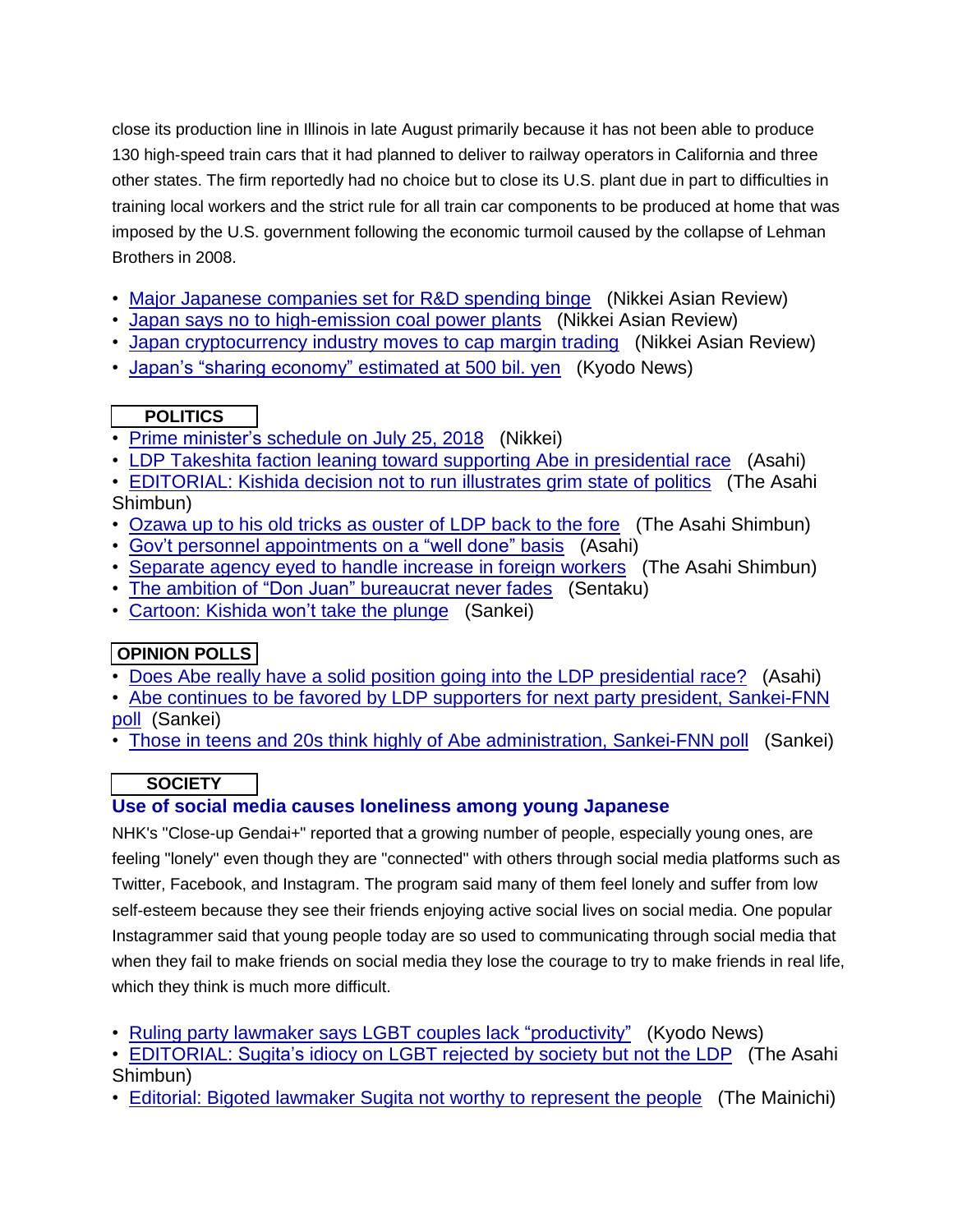• Police white paper predicts [cybercrimes,](https://jmh.usembassy.gov/20180726109026/) special fraud "will become more [serious"](https://jmh.usembassy.gov/20180726109026/) (Nikkei, Evening edition)

#### **TRENDING@JAPAN**

• [Buzzwords](https://jmh.usembassy.gov/20180726109010/) offer glimpse into shifting attitudes toward love (Yomiuri)

• Japan's newest entrepreneurs driven by social [consciousness](https://jmh.usembassy.gov/20180726109014/) (Others, Business Insider Japan)

## **SECURITY**

## **GOJ hosts multinational exercise to intercept weapons of mass destruction at sea**

TBS and TV Asahi reported at noon that the GOJ hosted a multinational joint exercise with the U.S., South Korea, Australia, and other nations to inspect containers at Yokosuka Port in Kanagawa this morning as part of efforts to intercept weapons of mass destruction at sea. According to TV Asahi, the joint exercises were held based on the scenario of customs officials and police officers inspecting containers on foreign ships carrying substances to produce sarin gas. The network said about 50 members of the SDF, Japan Coast Guard, National Police Agency, and Japan Customs participated in the training from the Japanese side.

• Local reps protest against Ospreys, call for no [deployment](https://jmh.usembassy.gov/20180726109027/) to Misawa (Too Nippo)

#### **OKINAWA LOCAL PRESS**

## **Okinawa chief to announce rescindment of landfill permit tomorrow**

Okinawa Times led with the disclosure by several informed sources that Governor Onaga is expected to hold a press conference on Friday to announce his plan to withdraw the landfill permit for FRF construction off Camp Schwab. As a first administrative step toward rescindment, the prefectural government is likely to schedule a hearing to allow the Naha Defense Bureau make its own case. The bureau reportedly dismissed "administrative instructions" yesterday given by the prefectural government last week to halt the FRF construction operation immediately by arguing that there is no need to do so. The governor is reportedly aiming to finalize administrative procedures for the rescindment of the landfill permit issued by his predecessor by Aug. 17 when the bureau is set to begin pouring sand and earth into waters off the U.S. base.

In a related story, Ryukyu Shimpo projected that the planned landfill work off Camp Schwab may not be able to start on Aug. 17 as planned due to foul weather. According to the article, preparations for the landfill work at the construction site have been repeatedly disrupted lately because there have been four typhoons in the vicinity this month alone.